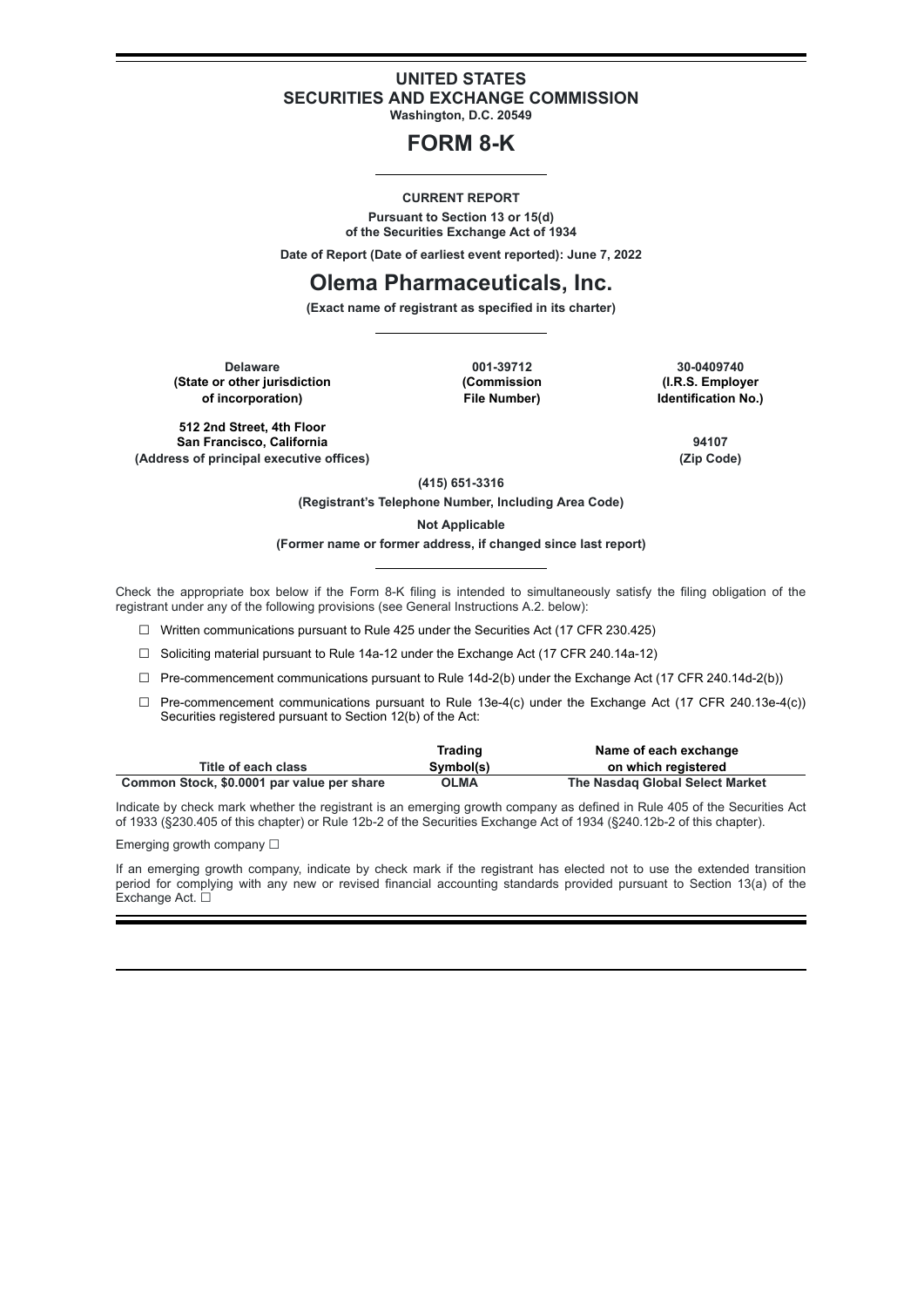### **Item 1.01 Entry into Material Definitive Agreement.**

On June 7, 2022, Olema Pharmaceuticals, Inc. ("Olema") and Aurigene Discovery Technologies Limited ("Aurigene"), entered into an exclusive global license agreement (the "License Agreement") to research, develop and commercialize novel small molecule inhibitors of an undisclosed oncology target.

Under the terms of the License Agreement, Olema will make an upfront licensing payment of \$8 million for rights to a pre-existing Aurigene program. Aurigene will also be eligible to receive up to \$60 million in potential clinical development and regulatory milestones, up to \$370 million in potential commercial milestones, and royalties ranging from the mid-single digits to the low teens based on annual net sales. During the initial research term, Olema will contribute funding to Aurigene to facilitate ongoing discovery efforts and the companies will jointly direct further preclinical work. Upon successful completion of the research term, Olema will lead clinical development as well as regulatory and commercial activities.

The foregoing description of the License Agreement does not purport to be complete and is qualified in its entirety by reference to the full text of the License Agreement, which will be filed as an exhibit to Olema's Quarterly Report on Form 10-Q for the quarter ending June 30, 2022. Olema intends to redact certain portions of the License Agreement for confidentiality purposes.